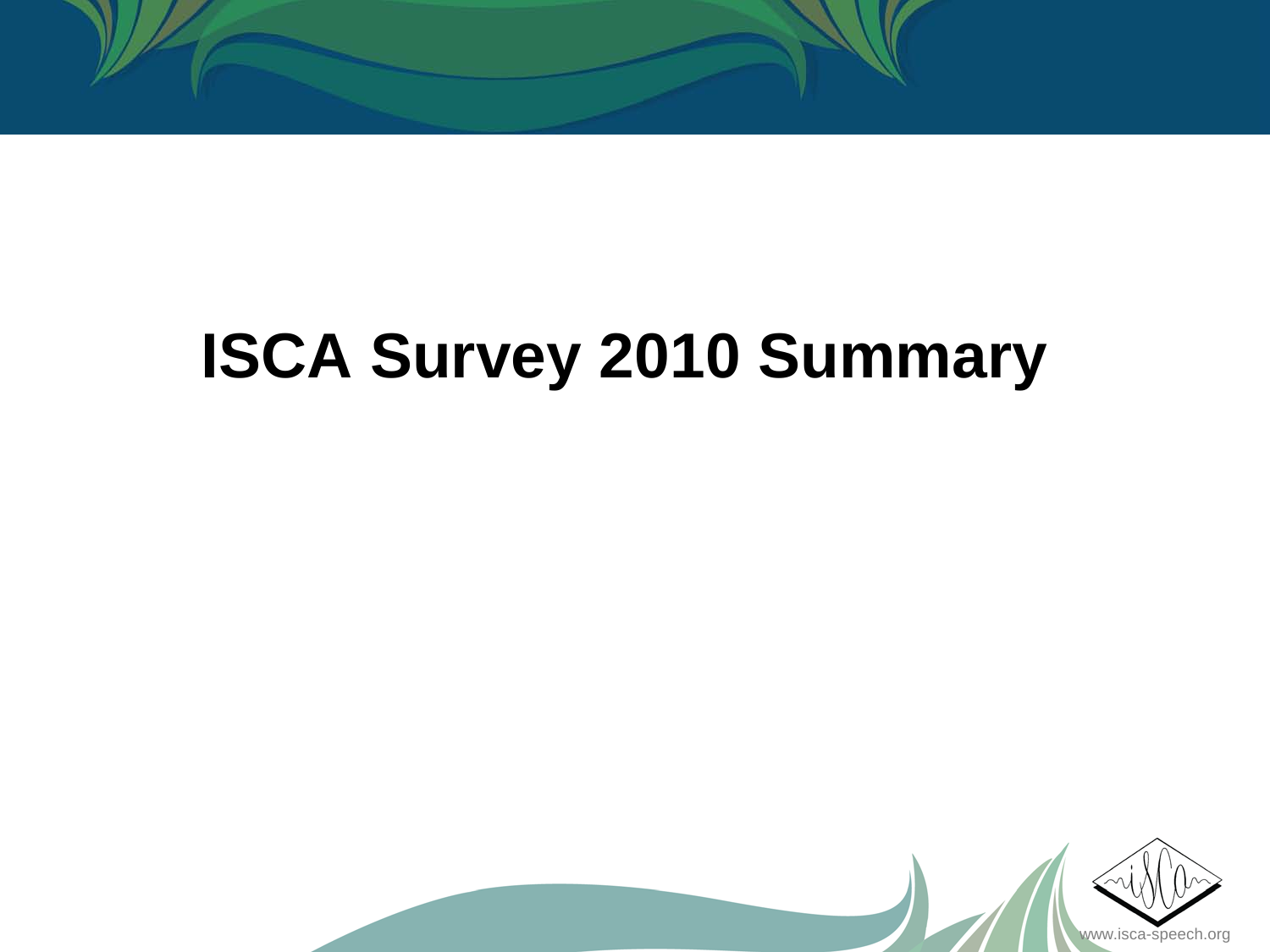#### Reasons why one attends Interspeech

- Majority said both:
	- meet and interact with speech researcher
	- learn about recent research developments in the speech field
- Many also liked:
	- present my research work in a major international forum
	- have my work published at a prestigious international conference
- In the comments, people noted as useful:
	- collaboration

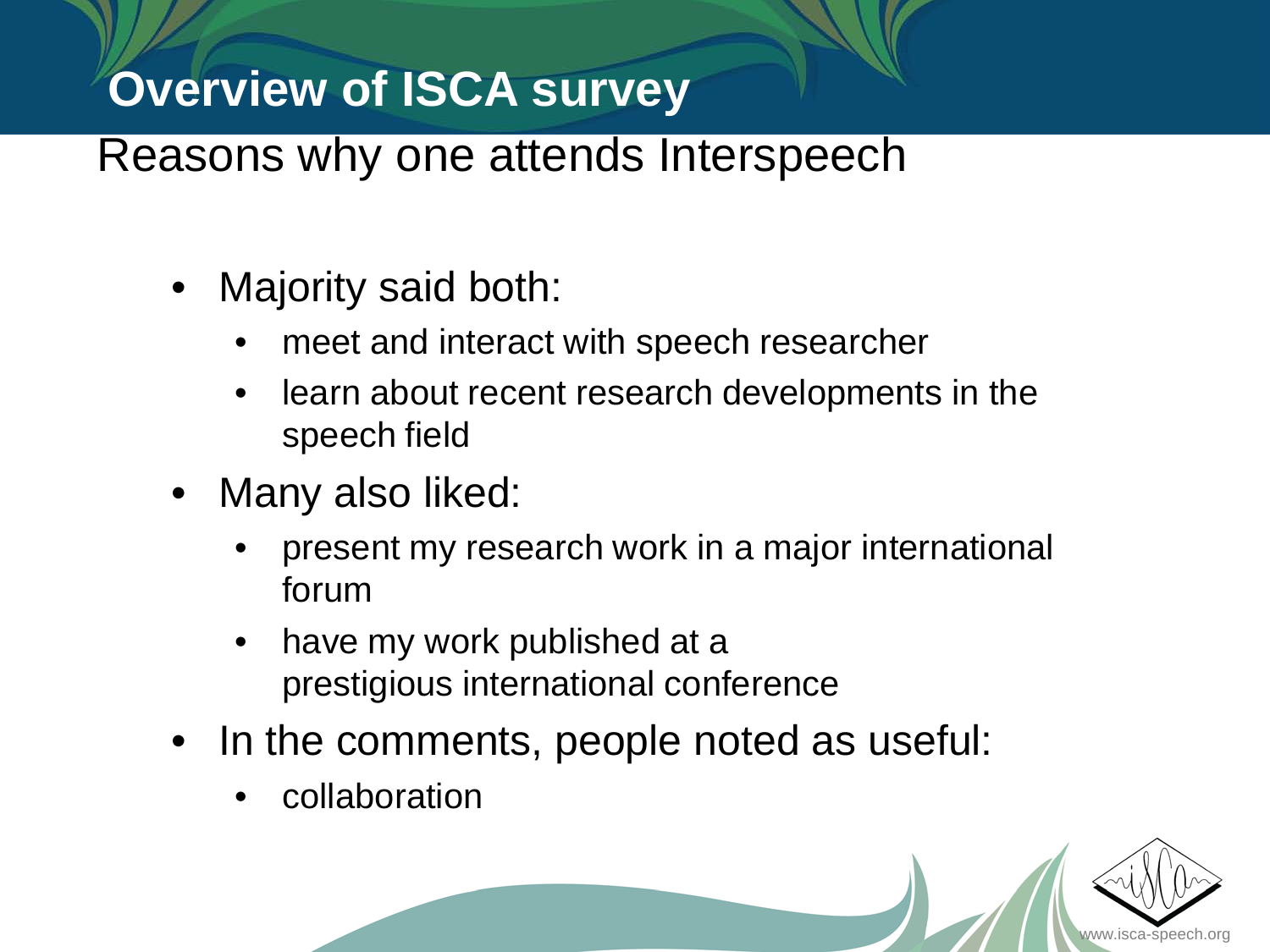# Positive/negative points about Interspeech

- Positive (several hundred answers) Majority said both:
	- a major forum for relevant and recent developments in the speech field
	- good place to meet speech researchers
- Negative (no one answer had more than 100 votes)
	- No single complaint got more than 26% (of the fewer number of votes)

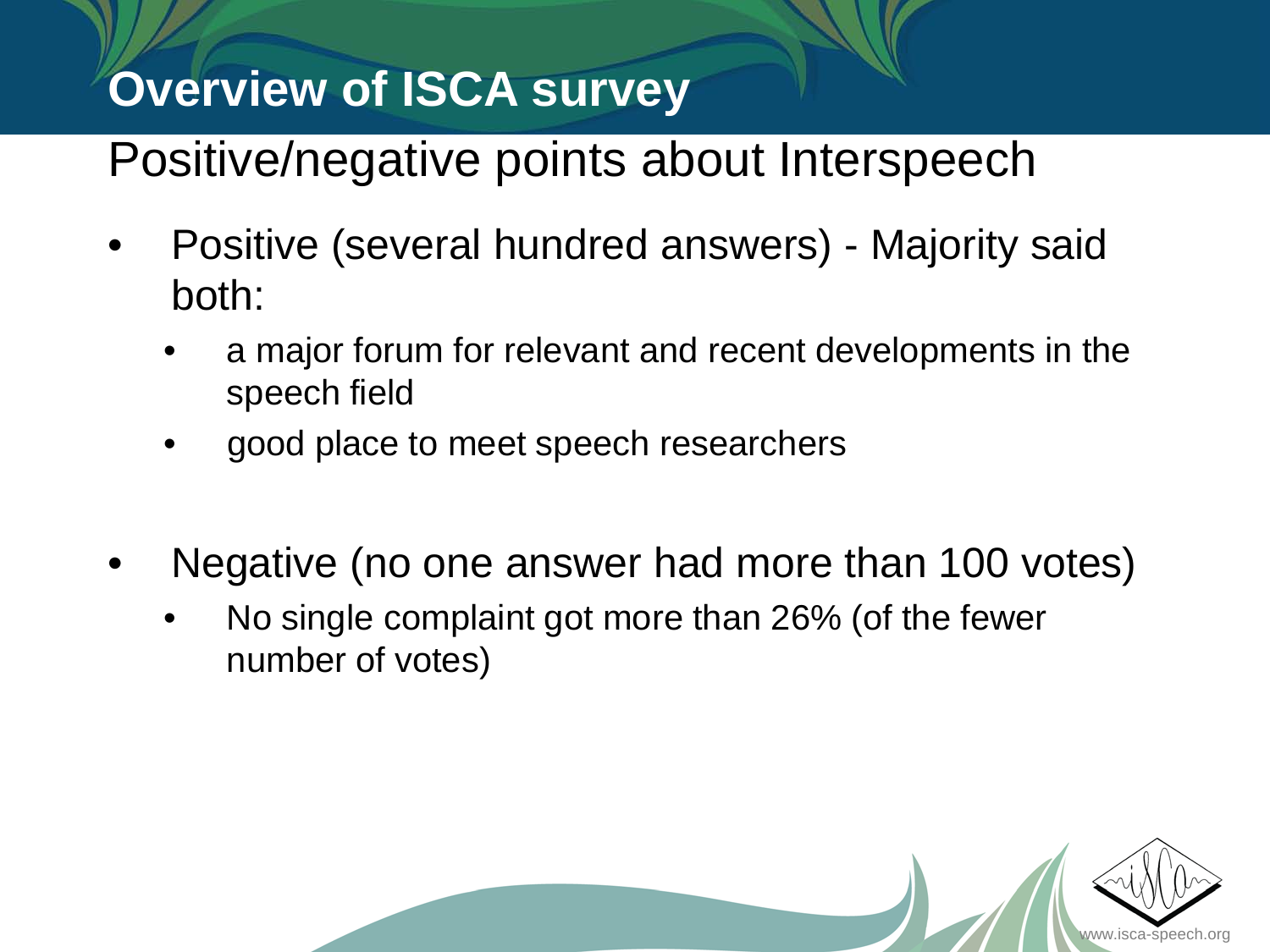# Good mix of useful papers?

- Some really terrible special sessions
- The papers accepted are not up to the same standard as oral presentations

www.isca-speech.org

- Too many very weak papers
- Too noisy and crowded poster sessions
- Move plenary talks to start at 12:00 noon
- Related sessions were sometimes held in parallel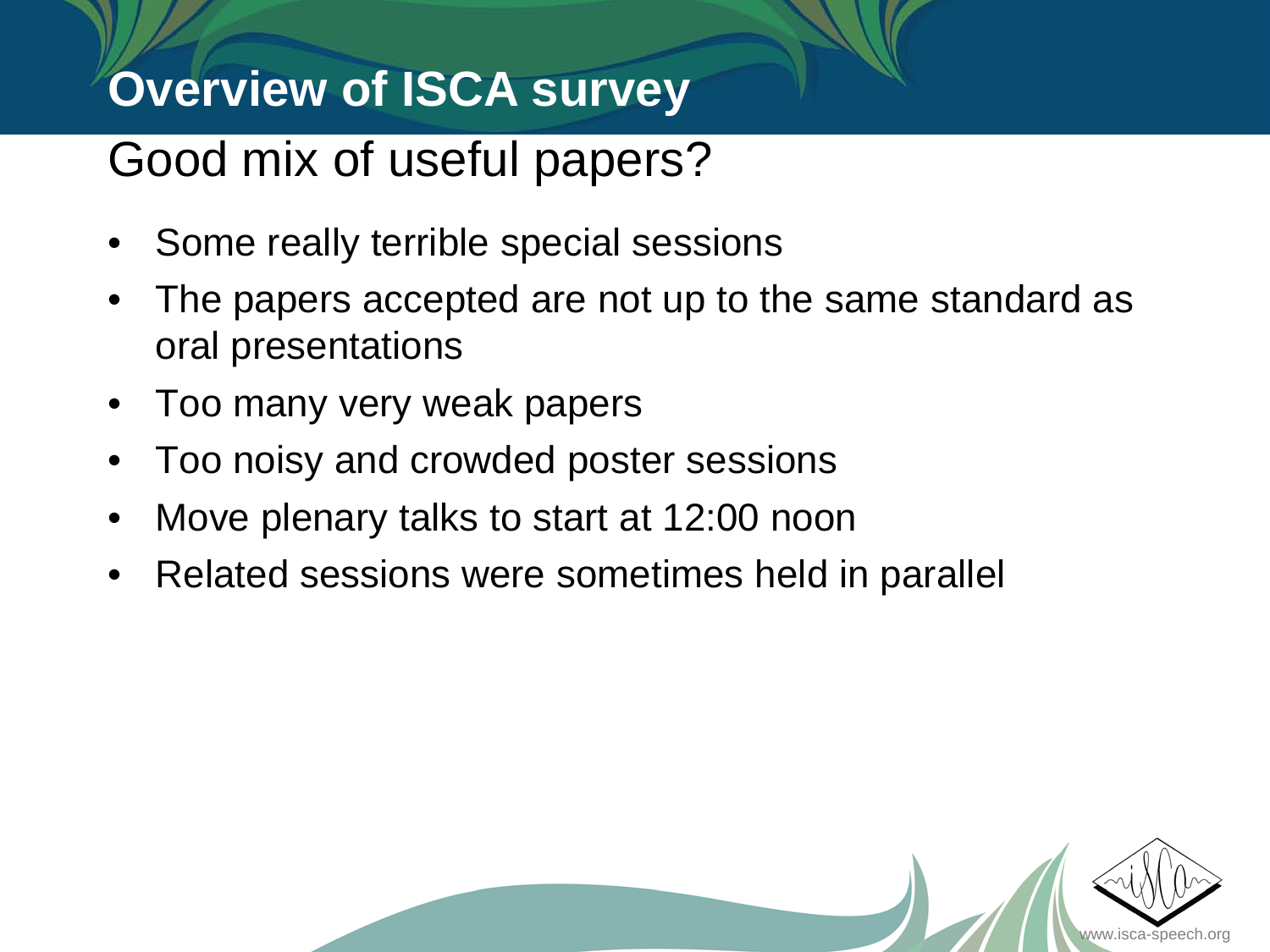Expand the topics of Interspeech?

Numerous and diverse suggestions, including:

- More language and Industrial and applied technology exploitation topics
- More acoustic signal processing research, machine learning, and numerous other topics
- However, several comments noted that Interspeech is already rather inclusive

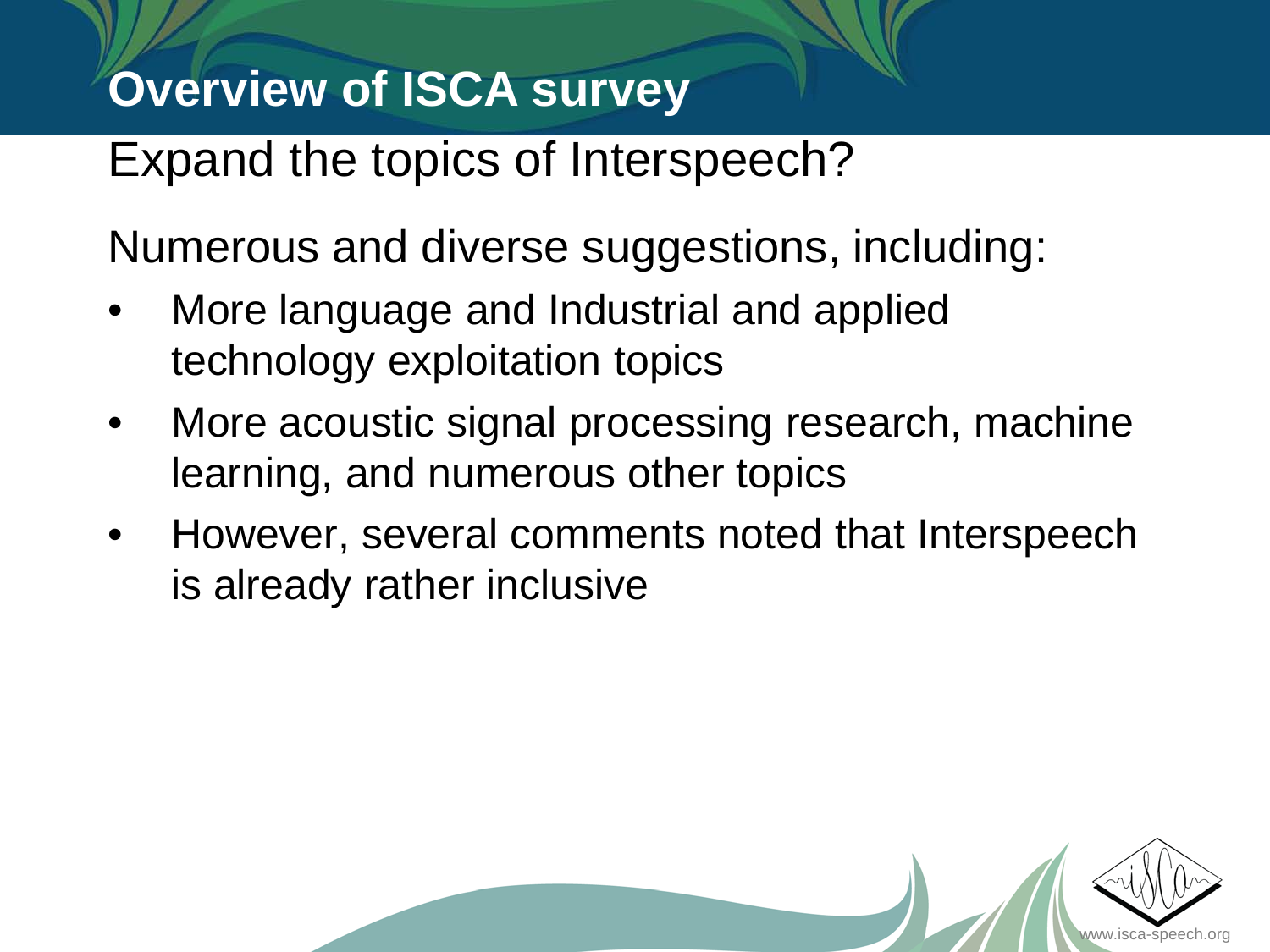Important to…?

- Lower registration fees? 69% (yes)
- Keep a welcome reception? 53%
- Have a banquet that is included in the regular fee? 45%
- Have a plenary room that seats at least 1000 attendees? 27%
- Have a student reception? 41%
- Have a reviewers' reception? 22%

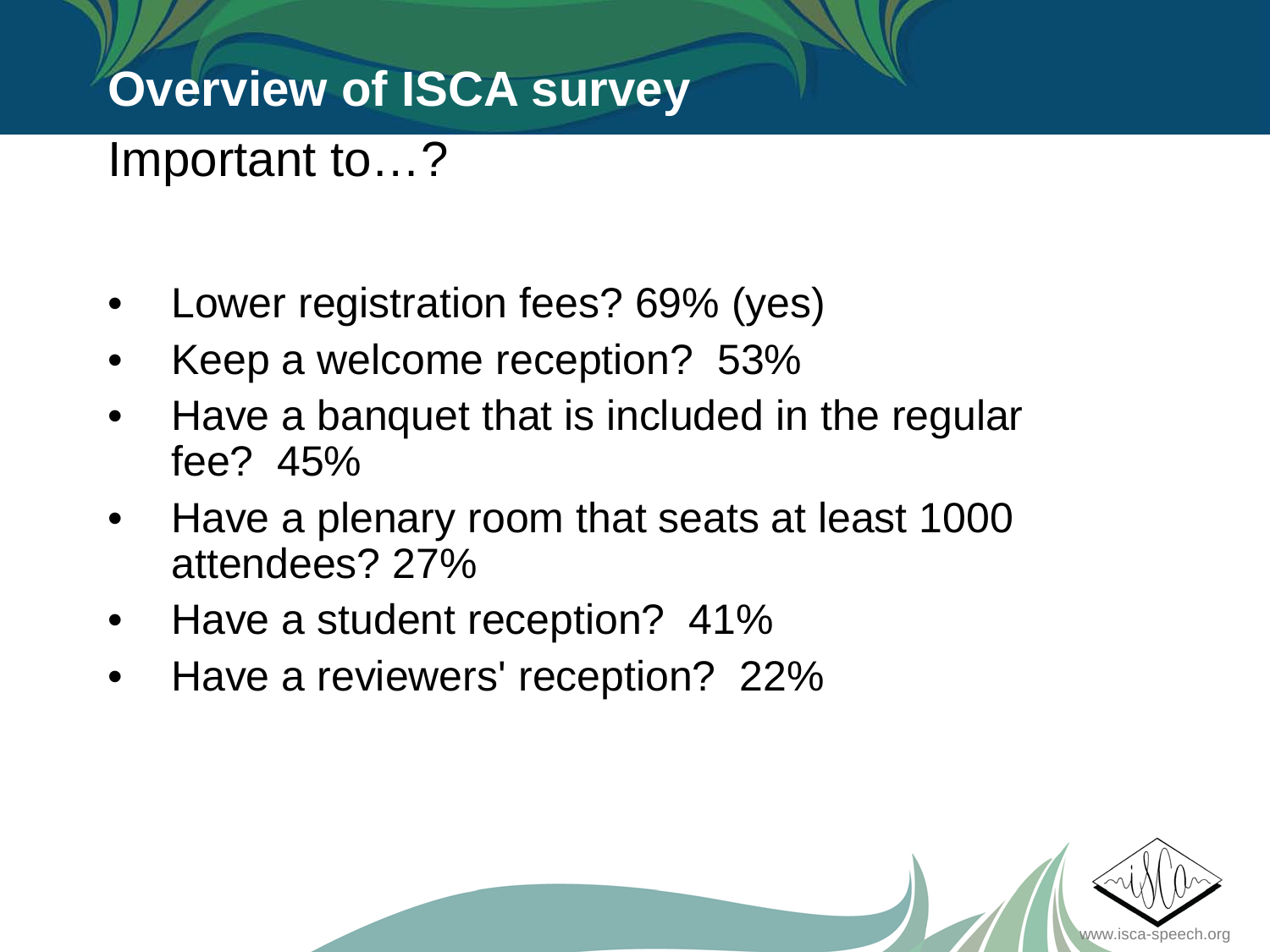#### Interspeech paper formats

- Current 4-page format is preferred by 67%, with various minorities suggesting 4 +/- 1-2 pages, or a page exclusively for references
- As many favored shorter formats as longer ones
- Flash drives can readily allow more pages
- Nonetheless, 4 pages a nice compromise still
- Review burden would rise if allow more pages

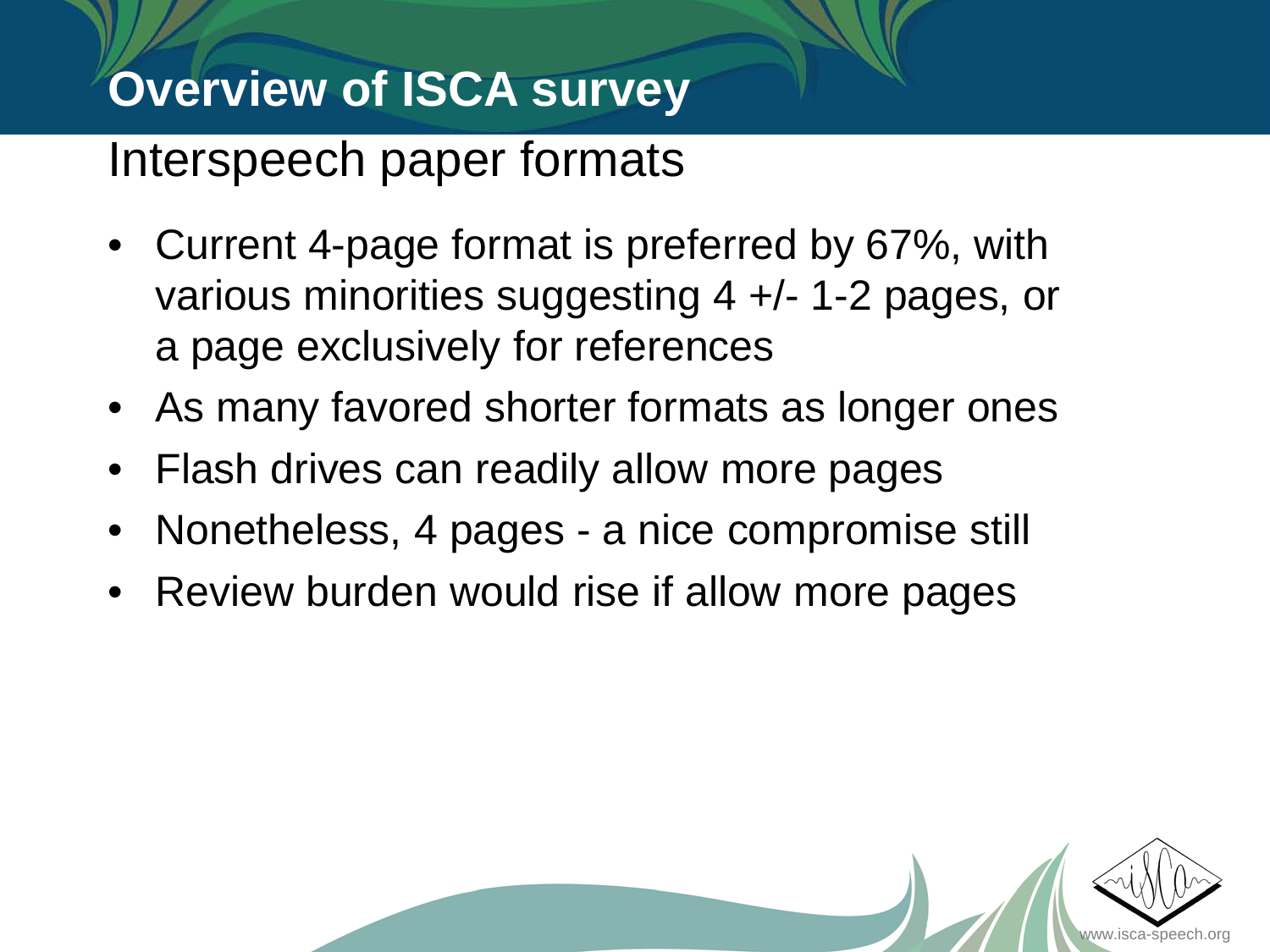#### Way you wish for Interspeech to operate

- Status quo: acceptance rate of 50-60% top preference (51%)
- Lower acceptance rate (e.g., 40-50%) next preference (39%)
- Highlighting the highest-rated papers one-third said yes
- Main conference with a low acceptance rate, plus several workshops - one-fourth said yes

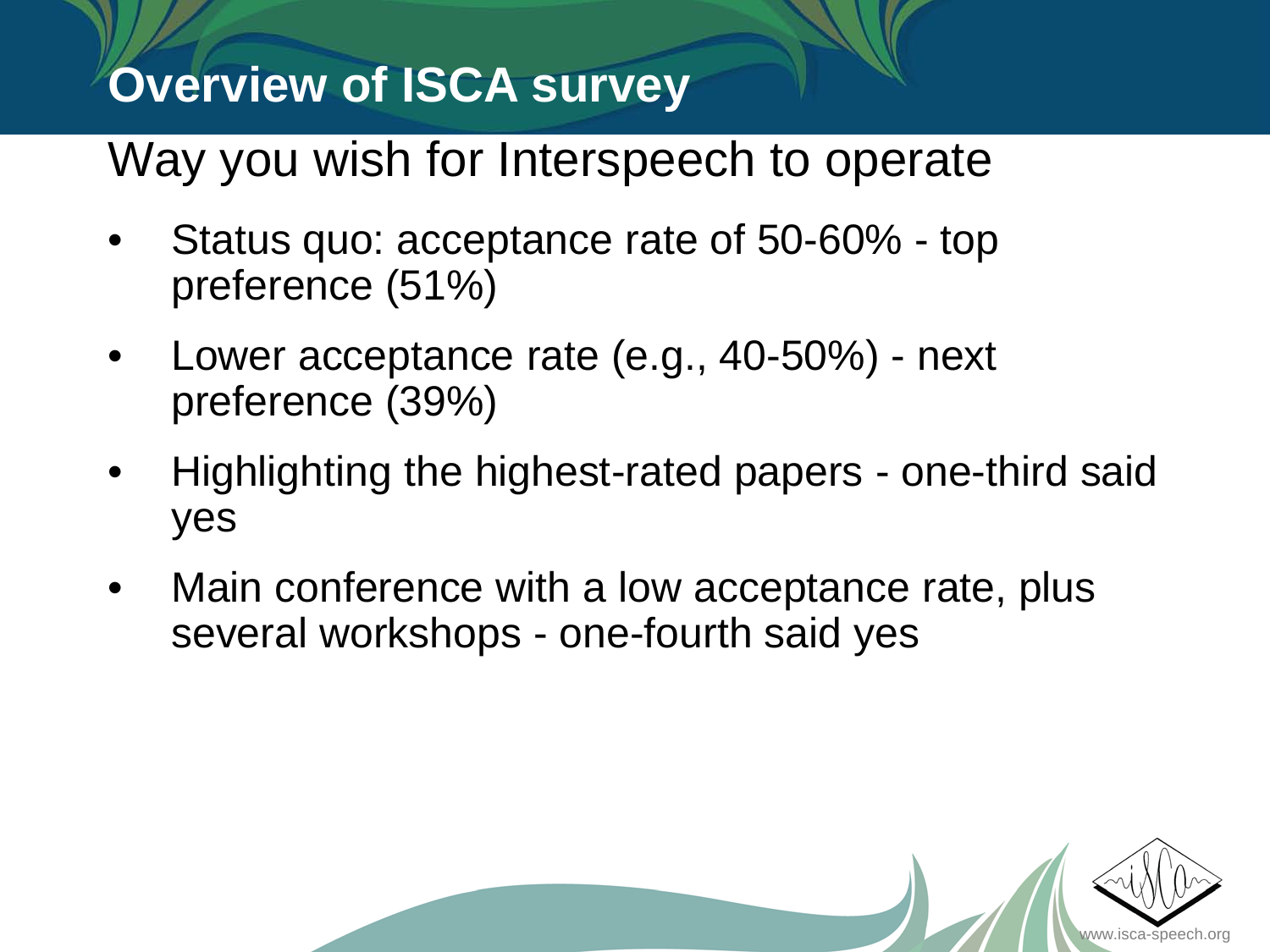#### Summary of useful action points

- In general, keep the basic mode of the current Interspeech (i.e., do not greatly lower the acceptance rate)
- Improve the quality of the reviews
- Look for ways to lower costs, and thus reduce fees, especially for students (and perhaps other "disadvantaged")
- Shrink the plenary room if it saves costs
- Look for ways to reduce the costs of social events
- Consider keeping the banquet optional